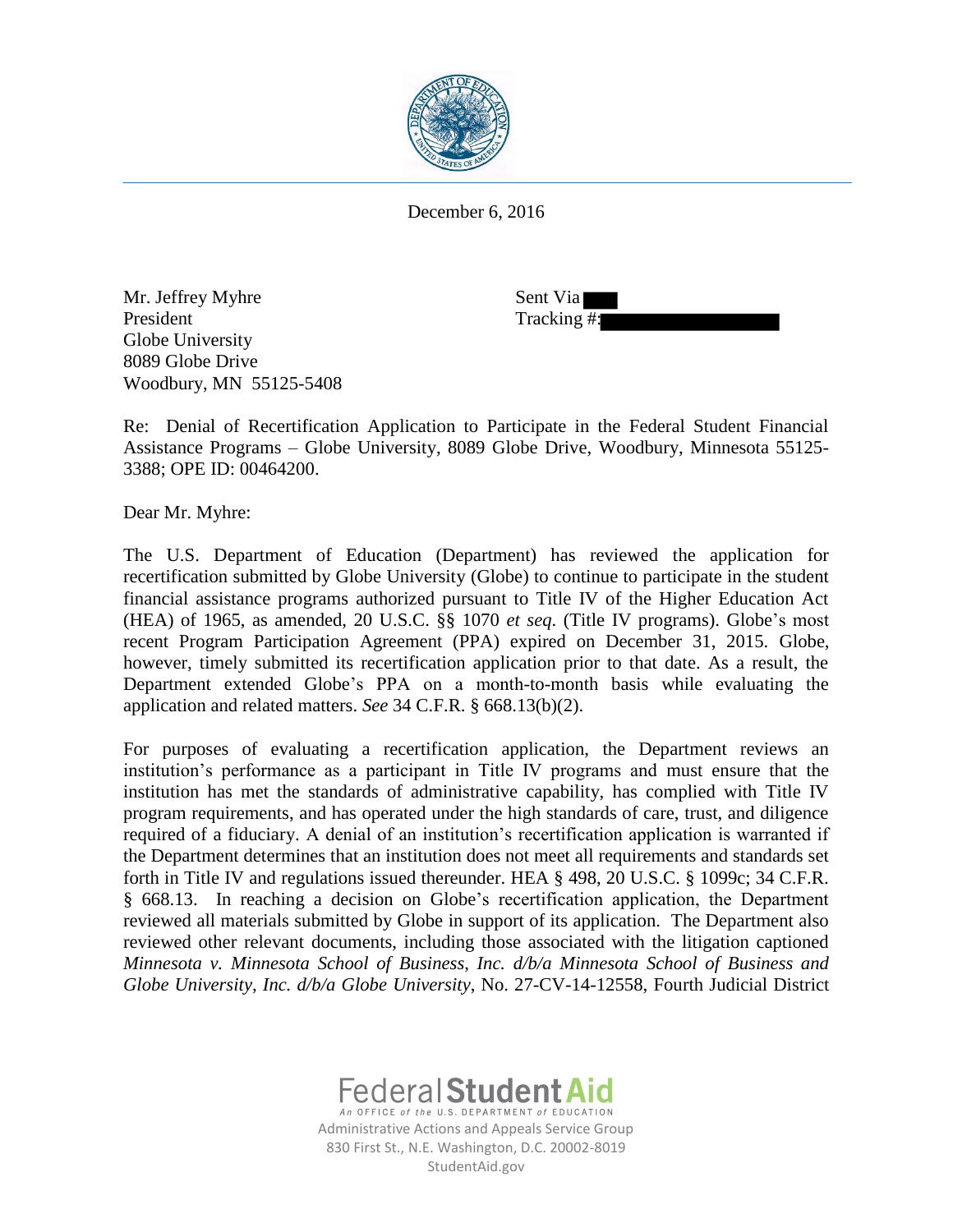$\overline{a}$ 

of Minnesota  $(2016).$ <sup>1</sup> Some of these documents are enclosed with this letter and are incorporated herein by reference. Students and employees are referenced throughout this letter by the number assigned to them in the Student/Employee Crosswalk enclosed with this letter. References to trial exhibits are references to the exhibit numbered in the trial named above. References to the trial transcripts are references to the transcripts in the trial named above.

The Department's review of the materials described above establishes that: (1) Globe has been judicially determined to have committed fraud involving Title IV program funds; (2) Globe made substantial misrepresentations about the nature of its criminal justice program and the employability of the graduates of that program; and (3) Globe made substantial misrepresentations about its students' ability to transfer credits earned at Globe to other institutions. Consequently, Globe's application for recertification is denied.

As a result of this denial of its recertification application, Globe is no longer eligible to participate in the Title IV programs, effective December 31, 2016. *See* 34 C.F.R. § 668.13(b)(2). Specifically, this includes: Federal Pell Grant (Pell Grant), Federal Supplemental Educational Opportunity Grant (FSEOG), Iraq and Afghanistan Service Grants (IASG), Teacher Education Assistance for College and Higher Education (TEACH) Grant, Federal Work-Study (FWS), Federal Perkins Loan (Perkins Loan), and William D. Ford Federal Direct Loan (Direct Loan). The Direct Loan program includes the Federal Direct Stafford/Ford Loan Program, the Federal Direct Unsubsidized Stafford/Ford Loan program, and the Federal Direct PLUS Program.

## **I. GLOBE IS INELIGIBLE TO PARTICIPATE IN TITLE IV PROGRAMS BECAUSE IT HAS BEEN JUDICIALLY DETERMINED TO HAVE COMMITTED FRAUD INVOLVING TITLE IV PROGRAM FUNDS**

An institution that has been judicially determined to have committed fraud involving Title IV program funds is not eligible to participate in Title IV programs. HEA  $\S$  102(a)(4)(B), 20 U.S.C. § 1002(a)(4)(B); 34 C.F.R. §  $600.7(a)(3)(ii)$ . "The phrase 'judicially determined to have committed fraud' means that a court of competent jurisdiction has made such a finding." Institutional Eligibility Under the Higher Education Act of 1965, as Amended, 59 Fed. Reg. 22,324-01, 22,329 (Feb. 10, 1994).

On July 22, 2014, the State of Minnesota sued Globe under several theories, including a violation of the Minnesota Consumer Fraud Act (CFA), which, in relevant part, prohibits "[t]he act, use, or employment by any person *of any fraud*, false pretense, false promise, misrepresentation, misleading statement or deceptive practice, with the intent that others rely thereon in connection with the sale of any merchandise, whether or not any person has in fact

 $<sup>1</sup>$  According to documentation Globe has provided to the Department regarding its ownership structure, Globe</sup> University, Inc., is the owner of Globe University, OPEID 00464200.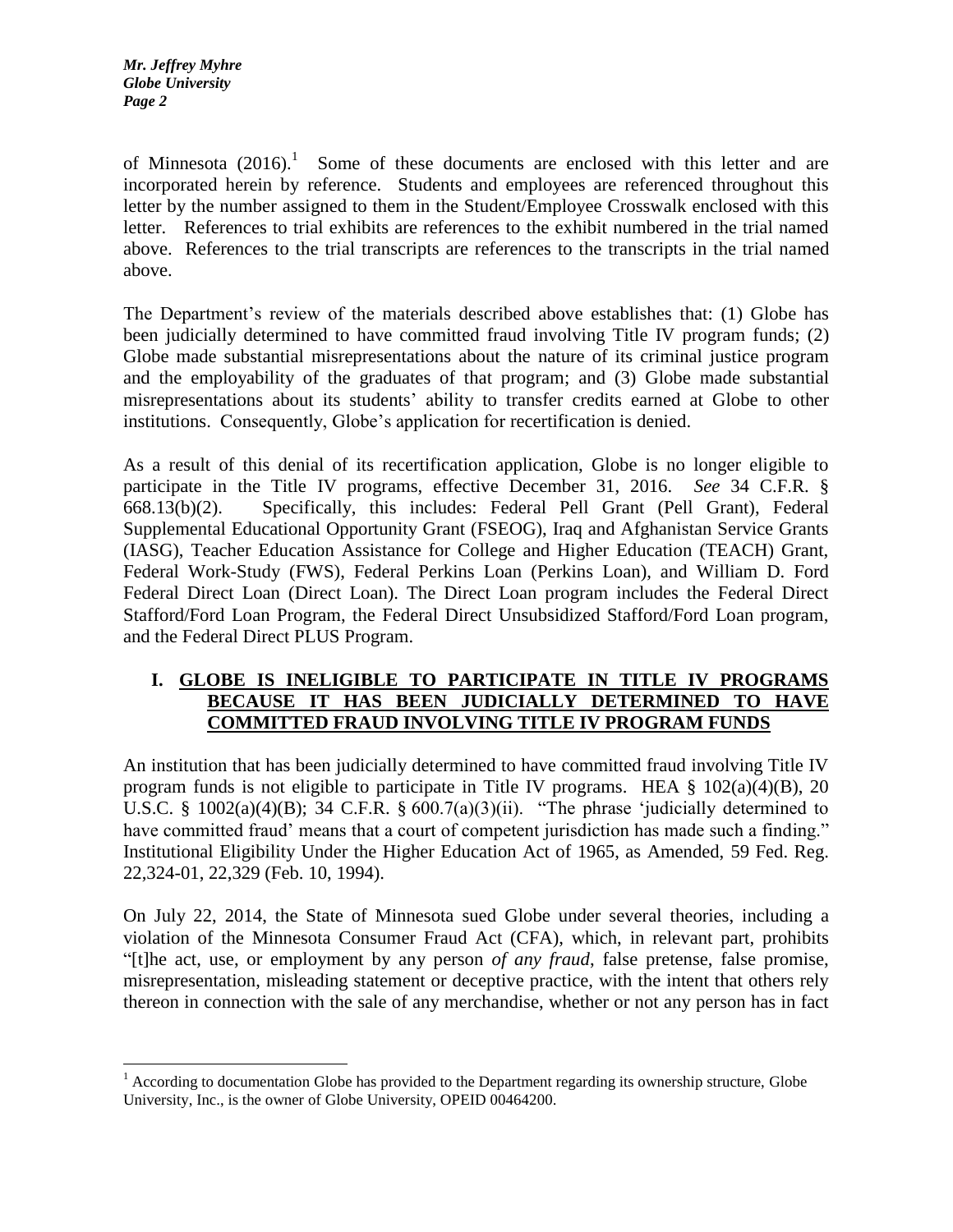$\overline{a}$ 

been misled, deceived, or damaged thereby." Minn. Stat. § 325F.69, subd. 1 (emphasis added).

On September 8, 2016, following a multi-week trial, Judge James Moore of Minnesota's Fourth Judicial District issued "Findings of Facts, Conclusions of Law, and Order" (the "Order") in which he found that the evidence presented by the State was "*sufficient to establish fraud and*/or deception in the marketing of Defendants' Criminal Justice program." Order at 110, Conclusions of Law  $\P$  14 (emphasis added). The court also found that numerous Globe students were injured by this fraud, and many of the students received Title IV funds to pay for the program.<sup>2</sup> Order at 111-13, Conclusions of Law  $\P$  16-20. Based in part on these factual and legal findings and conclusions, the court found that Globe's "actions in promoting [its] Criminal Justice Program . . . constitute violations of Minn. Stat. §§ 325F.69, subd. 1." Order at 131, Conclusions of Law  $\P$ 1.

The Order, therefore, constitutes a judicial determination that Globe has committed fraud involving Title IV funds.<sup>3</sup> Pursuant to HEA § 102(a)(4)(B), 20 U.S.C. § 1002(a)(4)(b), and 34 C.F.R. §§ 600.7(a) and 668.13(a), Globe is ineligible to participate in Title IV programs and may not be recertified for participation in those programs.

<sup>&</sup>lt;sup>2</sup> Of the 15 students mentioned in on pages 111-13 ( $\blacksquare$  16, 19) of the Order, 14 received Title IV funds. In addition, numerous students who swore about Globe's misrepresentations via affidavit received Title IV funds.  $3$  In addition to the court's express determination of fraud with respect to Globe, the Department also notes that the court held Globe jointly liable for the fraudulent conduct of Minnesota School of Business (MSB). The court found that "[a]lthough Globe and MSB are separate corporate entities, they have shared management and share certain resources. Defendants are commonly owned by the Myhre family. Jeff Myhre serves as Defendants' Chief Executive Officer ("CEO"), Terry Myhre serves as President, and Kaye Myhre serves as Vice President. Defendants also share the same corporate management team, which has included but is not limited to: Vice President of Operations, Jeff Myhre (before being named CEO in late 2013 or early 2014); Chief Operating Officer ("COO"), Jeanne Herrmann; Chief Admissions Officer, Roger Kuhl (through the fall of 2014); Chief Financial Officer ("CFO"), Ken McCarthy; Director of Institutional Quality and Effectiveness, Dr. Mitchell Peterson; and Executive Director of Enrollment Services, Seth Tesdall. *This management team or executive committee oversaw uniform operations of Globe and MSB campuses.*" Order at 5, Findings of Fact ¶ 13 (emphasis added) (internal citations omitted). Based upon those findings, the court held that "the evidence adduced at trial shows clearly that Defendants [MSB and Globe] were jointly operated and held themselves out to the public as separately titled, but factually indistinguishable entities." Order at 108-09, Conclusions of Law ¶ 10. Thus, the Court found that Globe and MSB were "jointly liable for their violations." *Id.* The Department notes that this shared management team is evidenced by the similarity of practices, including the substance of the misrepresentations made to prospective students regarding the nature of the two institutions' criminal justice program and the transferability of the institutions' credits, along with enrollment techniques such as pressuring students to enroll on their first visit Accordingly, under these circumstances, the misrepresentations at each institution are buttressed by each other, as well as by the similar misrepresentations at the companion institution.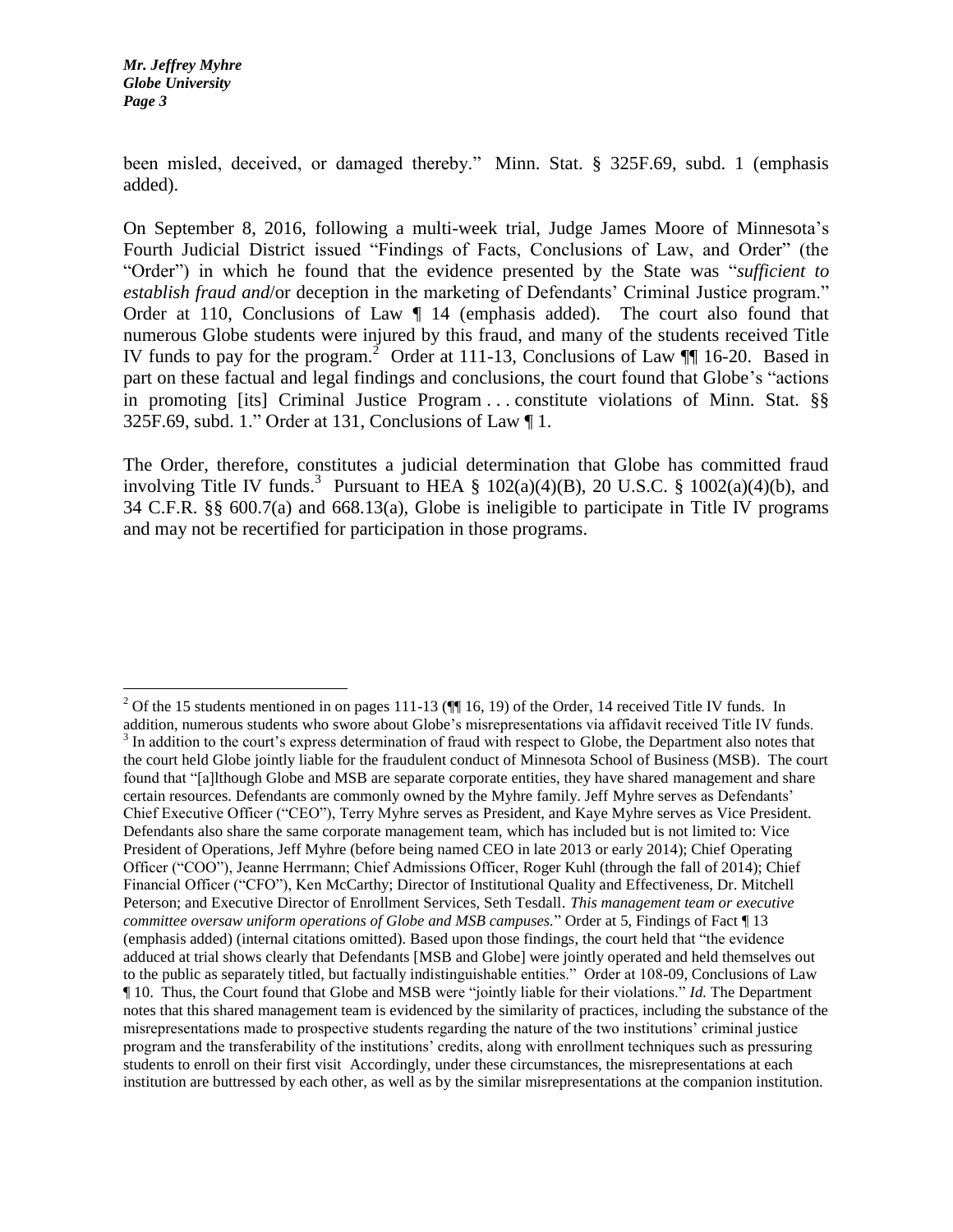# **II. GLOBE DEMONSTRATED A LACK OF ADMINISTRATIVE CAPABILITY AND BREACHED ITS FIDUCIARY DUTY TO THE DEPARTMENT BY SUBSTANTIALLY MISREPRESENTING THE NATURE OF ITS CRIMINAL JUSTICE PROGRAM AND THE EMPLOYABILITY OF THAT PROGRAM'S GRADUATES**

In Globe's PPA, which took effect on December 18, 2012, Globe agreed to comply with all conditions specified therein, including compliance with all Title IV, HEA program requirements. PPA at 3; *see also* 20 U.S.C. § 1094(a)(1); 34 C.F.R. § 668.14. By entering into the PPA, Globe and its officers also accepted fiduciary responsibility in the administration of the Title IV programs. 34 C.F.R. § 668.82(a). As fiduciaries, the institution and officers must act with the highest standard of care and diligence in administering the Title IV programs, accounting to the Secretary for the funds received, and in not allowing officers or employees to make substantial misrepresentations. 34 C.F.R. §§ 668.82(a), (b); *see e.g., In re Warnborough College*, Dkt Nos. 95-164-ST, 96-60-SF (Aug. 9, 1996) (finding an institution in violation of the required fiduciary standard due to its failure to properly oversee an employee who made substantial misrepresentations to students). To "continue participating" in any Title IV program, a school must be "capable of adequately administering that program." 34 C.F.R. § 668.16. A school is not considered to have such administrative capability if the institution fails to "administer[] the Title IV, HEA programs in accordance with all statutory provisions of or applicable to Title IV of the HEA" and "all applicable regulatory provisions prescribed under that authority." 34 C.F.R. § 668.16(a).

Under the Department's regulations, "[s]ubstantial misrepresentations are prohibited in all forms," 34 C.F.R. § 668.71(b), and the Department may deny institutional participation applications, including recertification applications, when it determines that the institution has engaged in a substantial misrepresentation. 34 C.F.R.  $\S$  668.71(a)(3). A "misrepresentation" is:

[a]ny false, erroneous or misleading statement an eligible institution, one of its representatives, or any ineligible institution, organization, or person with whom the eligible institution has an agreement to provide educational programs, or to provide marketing, advertising, recruiting or admissions services makes directly or indirectly to a student, prospective student or any member of the public, or to an accrediting agency, to a State agency, or to the Secretary. A misleading statement includes any statement that has the likelihood or tendency to deceive. A statement is any communication made in writing, visually, orally, or through other means. Misrepresentation includes the dissemination of a student endorsement or testimonial that a student gives either under duress or because the institution required the student to make such an endorsement or testimonial to participate in a program.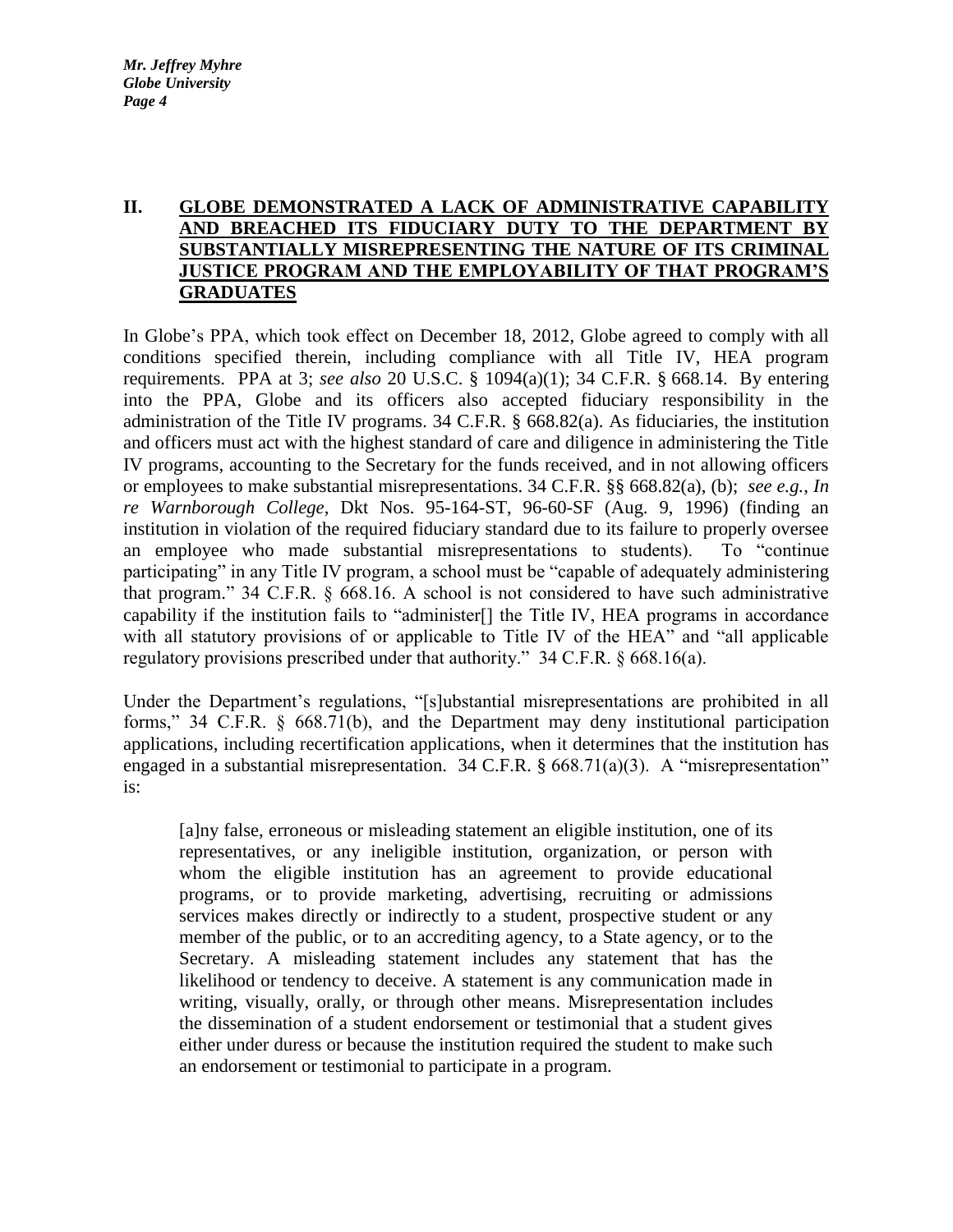#### 34 C.F.R. § 668.71(c).

A "substantial misrepresentation" is "any misrepresentation on which the person to whom it was made could reasonably be expected to rely, or has reasonably relied, to that person's detriment." *Id.* Substantial misrepresentations include misrepresentations made by the institution itself, or one of its representatives, regarding the nature of the institution's academic programs or the employability of the institution's graduates. 34 C.F.R. § 668.71(b). Substantial misrepresentations involving the nature of the institution's education program include misrepresentations concerning: "[t]he particular type(s), specific sources, nature and extent of its institutional, programmatic, or specialized accreditation," "whether a student may transfer course credits earned at the institution to any other institution," "whether the successful completion of a course of instruction qualifies a student . . . to perform certain functions in the States in which the educational program is offered or to meet additional conditions that the institution knows or reasonably should know are generally needed to secure employment in a recognized occupation for which the program is represented to prepare students," and the "appropriateness of its courses and programs to the employment objectives it states its programs are designed to meet." 34 C.F.R.  $\S$ § 668.72(a), (b)(1), (c), and (g). Substantial misrepresentations involving the employability of an institution's graduates include misrepresentations concerning "the institution's knowledge about the current or likely future . . . employment opportunities in the industry or occupation for which the students are being prepared," and "other requirements that are generally needed to be employed in the fields for which the training is required." 34 C.F.R. §§ 668.72(c), (f). Each substantial misrepresentation is a sufficient ground for the Department to deny Globe's recertification application.

The Department's review established that Globe substantially misrepresented to students and prospective students the ability of graduates of Globe's criminal justice program to become police officers and probation officers in the state of Minnesota. Moreover, by signing its PPA, Globe agreed that, because it advertised job placement rates as a means of attracting students to enroll in the institution, it will make available to prospective students relevant State licensing requirements of the State in which the institution is located for any job for which an educational program offered by the institution is designed to prepare those prospective students. PPA at 5; 34 C.F.R. §§ 668.14(b)(10)(i), (ii); 20 U.S.C. § 1094(a)(8). Here, Globe affirmatively misrepresented Minnesota's licensing requirements for police and probation.

## **A. Globe made substantial misrepresentations regarding the ability of its criminal justice program graduates to become Minnesota police officers**

In Minnesota, a person who is not eligible for reciprocity because of prior police service in another state may become a police officer only in one of two ways. First, a person may obtain a degree from a program designated by the Minnesota Peace Officer Standards and Training (POST) Board. Minn. Stat. § 626.84, Minn. Rules 6700.0100, 6700.0300; Trial Ex. 0046 (listing POST Board designated programs); Trial Transcript 4/4/16 99:19-101:25, 131:4-14;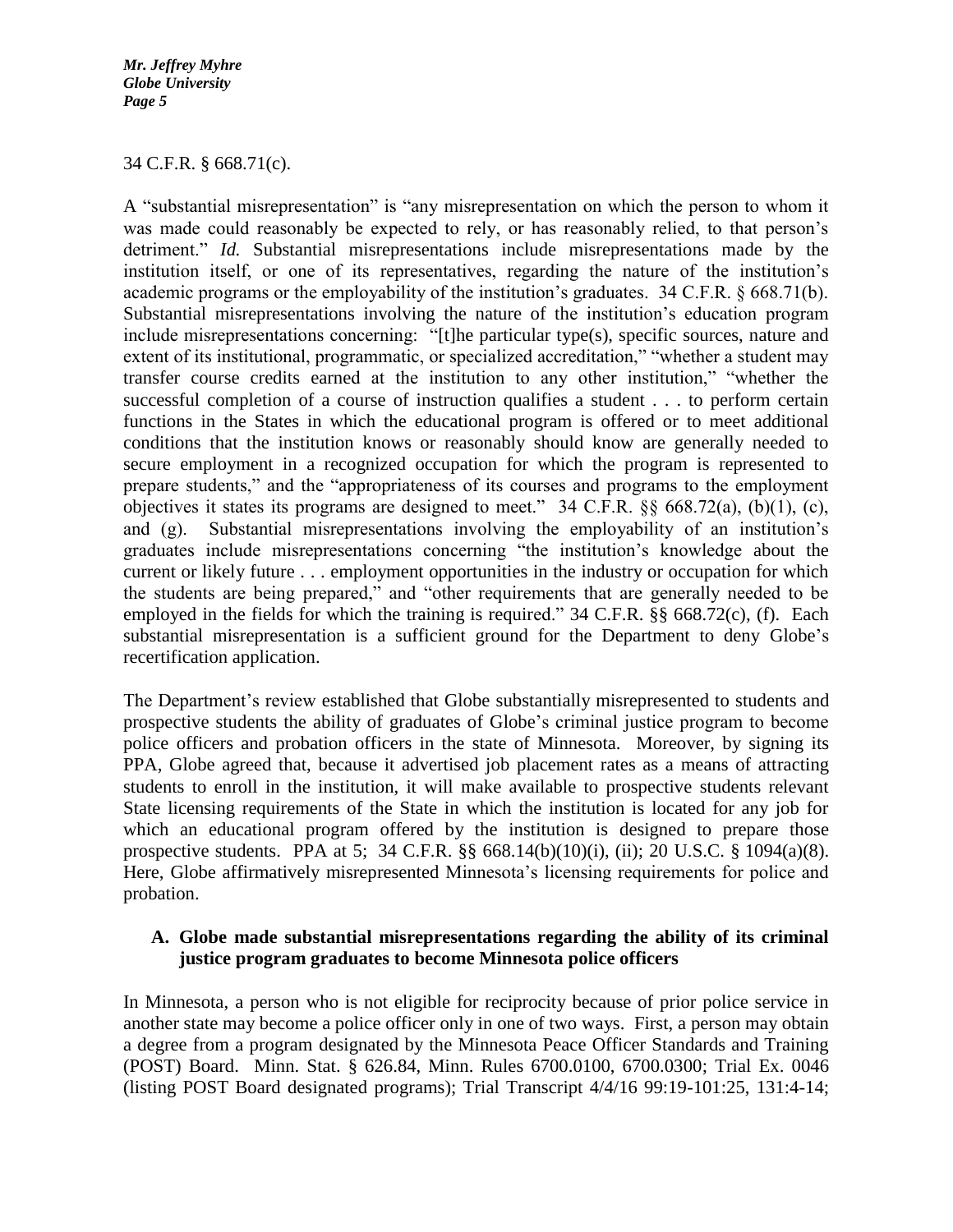$\overline{a}$ 

4/22/16 AM 17:10-18:2, 39:13-44:16; *see also* Order at 12, Findings of Fact ¶ 38. Second, a person may obtain a degree from a regionally-accredited institution and then complete a certified program of Professional Peace Officer Education (PPOE), commonly known as "skills training." *Id.* Globe's criminal justice program does not meet the requirements for either of these options. *First,* the program is not currently POST-approved, nor was it POSTapproved at the time that Globe made representations regarding the ability of its graduates to become police officers. *Second*, Globe is, and at all times relevant to this determination was, nationally accredited, not regionally accredited.<sup>4</sup> Accordingly, a Globe graduate could not have used a Globe credential to become a police officer in Minnesota. Moreover, at trial, Defendants' corporate manager of career services testified that these job titles were not representative of jobs entered into by Defendants' graduates because Defendants' criminal justice programs did not allow graduates to work as Minnesota police officers. *See* Trial Transcript 4/13/16 PM 99:10-19 (testimony from Globe's corporate manager of career services, a role which she served in for both Globe and MSB concurrently).

Despite the inability of Globe graduates to use the Globe credential to become Minnesota police officers, Globe substantially misrepresented that its programs prepared students for such careers. Globe advertisements and webpages contained false and misleading information that would lead a prospective student to reasonably believe that the criminal justice programs provided a necessary credential for a career as a Minnesota police officer. For instance, Globe published online testimonials from current criminal justice students asserting that they were working towards becoming sworn police officers. *See, e.g.,* Trial Exs. 11 (banner-style Globe advertisement with text "Make the world a better place" under a photograph of a person in a police uniform); 14 (banner-style Globe advertisement with text "Interested in Criminal Justice?" next to photograph of a person in a police uniform); 83-85 (three mobile-device web browser advertisements containing photographs of persons in police uniforms and the text "make a difference with a degree in criminal justice," "advancing a career in law enforcement starts with the right degree," and "become a criminal justice professional," respectively).

Another webpage contained the text, "When designing our criminal justice degrees, we went to the source. We called on seasoned professionals in security, *law enforcement*, the court system, and corrections to advise us on exactly what skills and knowledge they look for in job candidates. And you can be sure, as a graduate of Globe University/Minnesota School of Business criminal justice program, *you will have those qualifications*." Trial Ex. 28 (emphasis added). Another claims that "If you're interested in working in law enforcement, the court system or corrections, the multidisciplinary field of criminal justice can lead down may different career paths. A degree in criminal justice is useful in a wide variety of positions including: -Police officer -Probation officer." *See* Trial Ex. 34. Prospective

<sup>&</sup>lt;sup>4</sup> Globe's online program chair and former interim criminal justice dean testified at trial that he would inform Globe admissions representatives that Globe is "not a POST Board school," and that, if prospective students "want to become law enforcement officers in the State of Minnesota, [the admissions representatives] need to forward them to the POST Board website, where they can research the appropriate schools for that." *See* Trial Transcript 4/22/16 AM 18:16-19:23.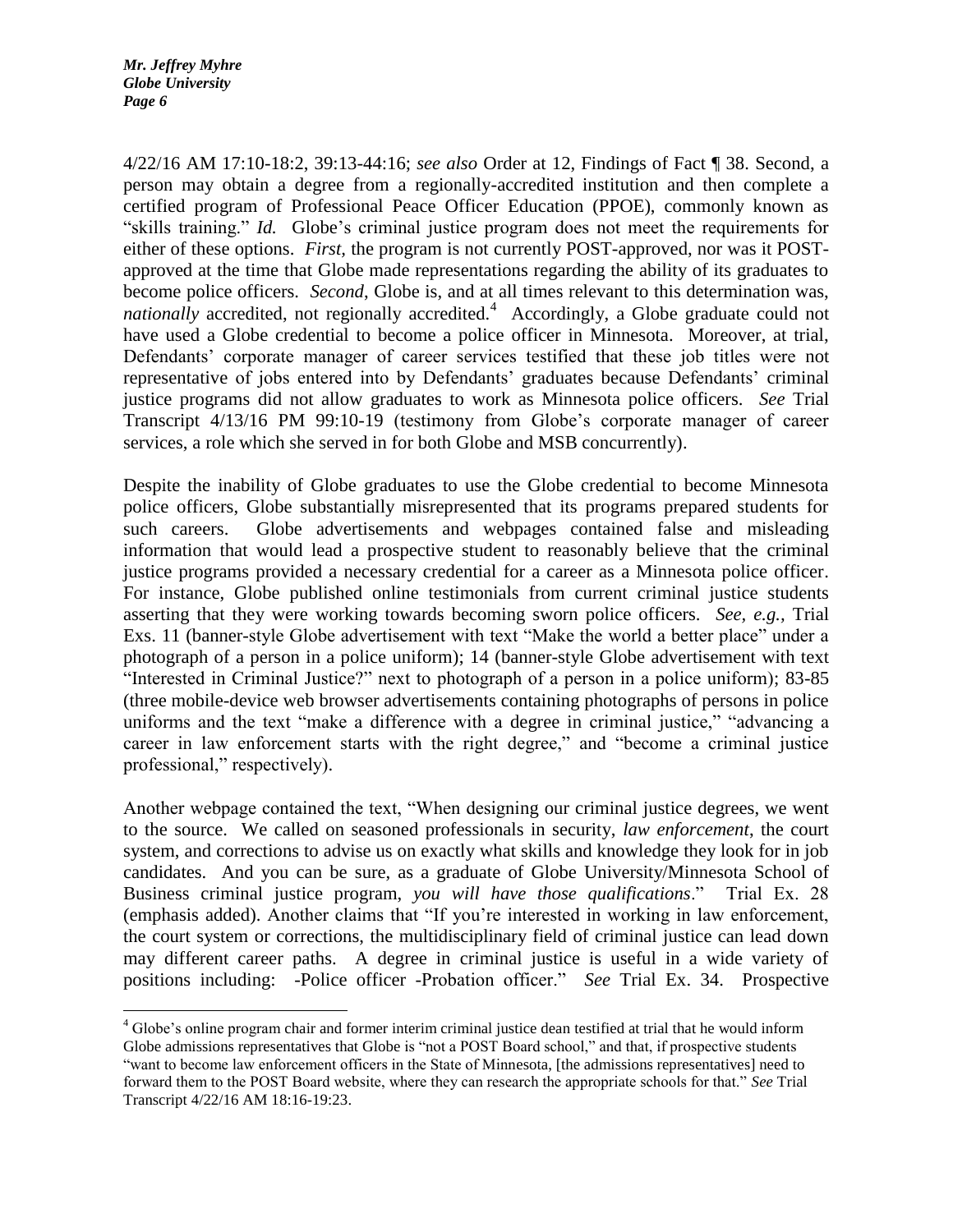$\overline{a}$ 

students viewing these advertisements and webpages could reasonably assume that completing the criminal justice program could lead to employment in Minnesota as a police officer. Therefore, this advertising scheme, considered as a whole, constitutes a substantial misrepresentation. *Cf. In the Matter of Warnborough College*, U.S. Dep't of Educ. Dkt. Nos. 95-164-ST and 96-90-SF (Aug. 9, 1996) (reviewing various promotional materials and holding that, based upon those materials considered together, prospective students could be "reasonably convinced" that the institution was part of Oxford University and that the institution therefore committed a misrepresentation, notwithstanding that the promotional materials disclaimed that the institution was "independent").

Over the course of several years, Globe's admissions representatives and other personnel also misrepresented the ability of Globe's graduates to obtain employment in Minnesota as police officers. In multiple cases involving students whom Globe's representatives knew were enrolling to become police officers, Globe's representatives wrongly informed the prospective students, or otherwise led these individuals to believe, that the Globe criminal justice program would allow them to become police officers in Minnesota, or that they could attend the "skills training" after completing the Globe program. Those statements constituted substantial misrepresentations, as none of those students were able to attend skills training, or otherwise become police officers in Minnesota. In all, the Department reviewed the sworn testimony of seven students swearing to these substantial misrepresentations, including sworn affidavits and sworn testimony given by the students at trial. 5 *See* Enclosure 1.

<sup>&</sup>lt;sup>5</sup> The court found that at some point in 2010, Globe inserted into its enrollment agreement a disclaimer indicating that criminal justice students were not eligible to become police officers in Minnesota. In Globe's role as a fiduciary of Title IV funds, it is incumbent upon the institution to not make substantial misrepresentations to Title IV recipients. Whether such misrepresentations are later disclaimed is immaterial to that duty. Likewise, after-the-fact contractual statements, especially when they are buried within a lengthy document, are generally insufficient to cure misrepresentations made to induce a person to enter the contract. *See, e.g.*, *Giant Foods, Inc. v. FTC*, 322 F.2d 977, 986 (D.C. Cir. 1963), cert. dismissed, 376 U.S. 967, 84 (1964) (holding that a disclaimer in small print at the bottom of an advertisement did not cure deceptive language in the advertisement); *FTC v. EMA Nationwide*, 767 F.3d 611, 631-33 (6th Cir. 2014) (holding contractual disclaimers do not absolve seller's liability for false and deceptive practices). Here, the disclaimer was two sentences in an eight-page enrollment agreement, buried among such innocuous provisions as an acknowledgement of receipt for the student handbook and consent for use of the student's picture in advertisements. As the court stated, "Defendants' contractual disclaimer… was also ineffective and legally irrelevant as to liability for false and misleading statements made in advertising and by their admissions representatives. As the Court observed at summary judgment, even a contractual disclaimer that clearly contradicts prior misstatements does not prevent liability under [Minnesota's fraud laws]. . . . The Court finds that the disclaimer regarding the Criminal Justice Program that was buried in the enrollment agreement was eclipsed by the emphatic and repeated claims to the contrary in Defendants' advertising and sales presentations" Order at 114-15, Conclusions of Law ¶ 23. Finally, the statements of many students indicate that Globe affirmatively avoided the disclaimer by telling the students they needed to quickly sign the enrollment agreement without a meaningful opportunity to review it, or risk losing their opportunity to enroll. *See, e.g.,* Student 8's Affidavit ¶ 4 ("I explained to Globe's admissions representative that I was on my first college visit, and told him that I wanted to look at several other colleges to make sure I was choosing the right one. I also told him that I needed some time to think about whether it was the best time to enroll in college because I was working and raising a young child. Globe's admissions representative told me that if I wanted to make sure I got a spot in Globe's criminal justice program, I needed to enroll that day. He said that Globe's programs filled up quickly, and he would be hesitant to recommend me at a later date if I could not commit to continuing my education that day"); Student 9's Affidavit ¶ 6 ("I told Globe's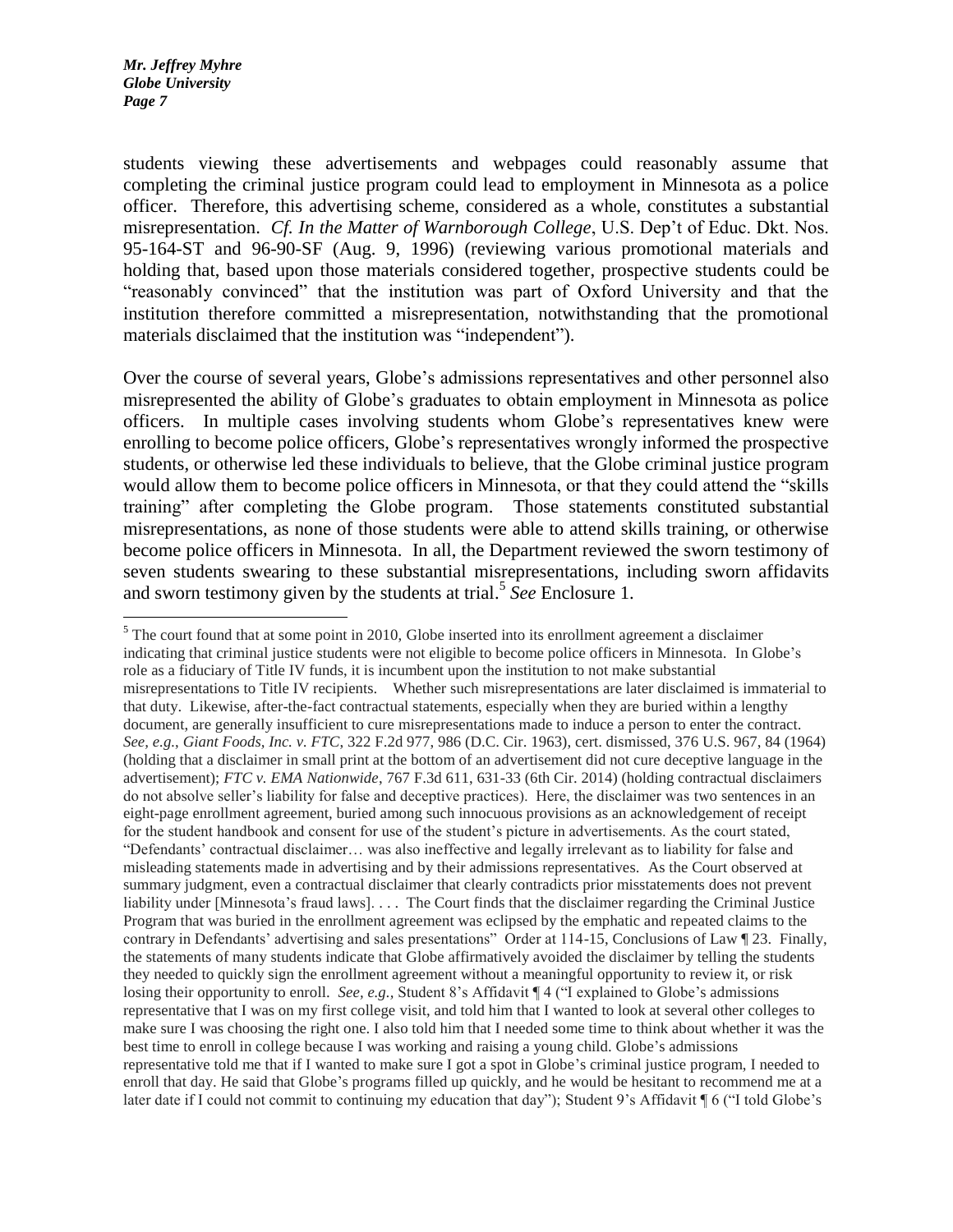$\overline{a}$ 

For example, Student 7 testified at trial that he informed a Globe admissions representative over the telephone that his career goal was to become a Minnesota police officer. Trial Transcript 4/5/16 211:6-21, 212:4-5; 4/6/16 2:9-23. On that phone call, Student 7 agreed to come to Globe's campus for an in-person meeting. At that meeting, the student told a different Globe admissions representative that he wanted to become a police officer, and was assured that he would be able to do so by completing skills training after graduating from Globe's criminal justice program. Trial Transcript 4/5/16 212:13-215:14. The student testified that he "thought [he] was on the right track." *Id*. at 214:23. His coursework pertained to police work and his instructors had experience as Minnesota police officers. *Id*. at 220:4-221:21. Becoming a Minnesota police officer was even discussed among students on one of his program's interactive "Blackboard" discussion boards. *Id*. at 218:15-219:24. Student 7 testified that none of his instructors advised him that he could not become a Minnesota police officer with a degree from Globe. *Id*. at 218-220. After graduating, he attempted to enroll in the skills training at Metropolitan State University, a public university in Minnesota. Metropolitan State University's representative informed him that his Globe credential did not allow him to begin skills training, and he would have to begin his criminal justice studies over if he wanted to be eligible for that training. *Id*. at 230:15-232:7; 4/6/16 4:4-5:3. The testimony this student gave was subject to cross-examination by Globe, and the judge, sitting as trier-offact, found this student's testimony to be credible. Order at 44, Findings of Fact [117(j).

As with Student 7, Globe's admissions representatives made substantial misrepresentations to other students when instructors asked the students what they had hoped to do with their Globe degrees that were not corrected until long into the program. Student 4, the first person in her family to attend college, enrolled in Globe's criminal justice associate program after being assured by Globe's admissions representatives that it could lead to her being a police officer in Minnesota. Trial Transcript 4/6/16 141:19-142:22. Not until after having been enrolled for at least a year did this student learn – from a friend – that Globe's credits would not allow her to attend skills training and become a police officer. *Id.* at 151:23-155:12. The testimony this student gave was subject to cross-examination by Globe, and the judge, sitting as trier-of-fact, found this student's testimony to be credible. Order at 50, Findings of Fact ¶ 120(h).

Other students swore in affidavits to the same practice of admissions representatives making substantial misrepresentations regarding the ability of Globe graduates to become police officers in Minnesota. *See, e.g.,* Student 2's Affidavit ¶ 2 ("Globe's admissions representative recommended that I enroll in Globe's associate degree criminal justice program and told me that unlike other schools, Globe's classes were taught by instructors with real-world

admissions representative that I needed some time to think about enrolling, and planned to look at several other schools. Globe's admissions representative told me that Globe's classes filled up fast, and if I wanted to be sure I got a spot for the next quarter, I needed to enroll that day. She asked me why I would wait to make a better life for my daughter and me. Feeling pressured, I agreed to enroll in Globe's associate degree criminal justice program"). When the misrepresentation comes from an individual holding themselves out to be an expert, such as Globe's "admissions representatives," the prospective student is even more entitled to rely upon it. *See, e.g.,* Restatement (Second) of Torts § 542(a) (1977).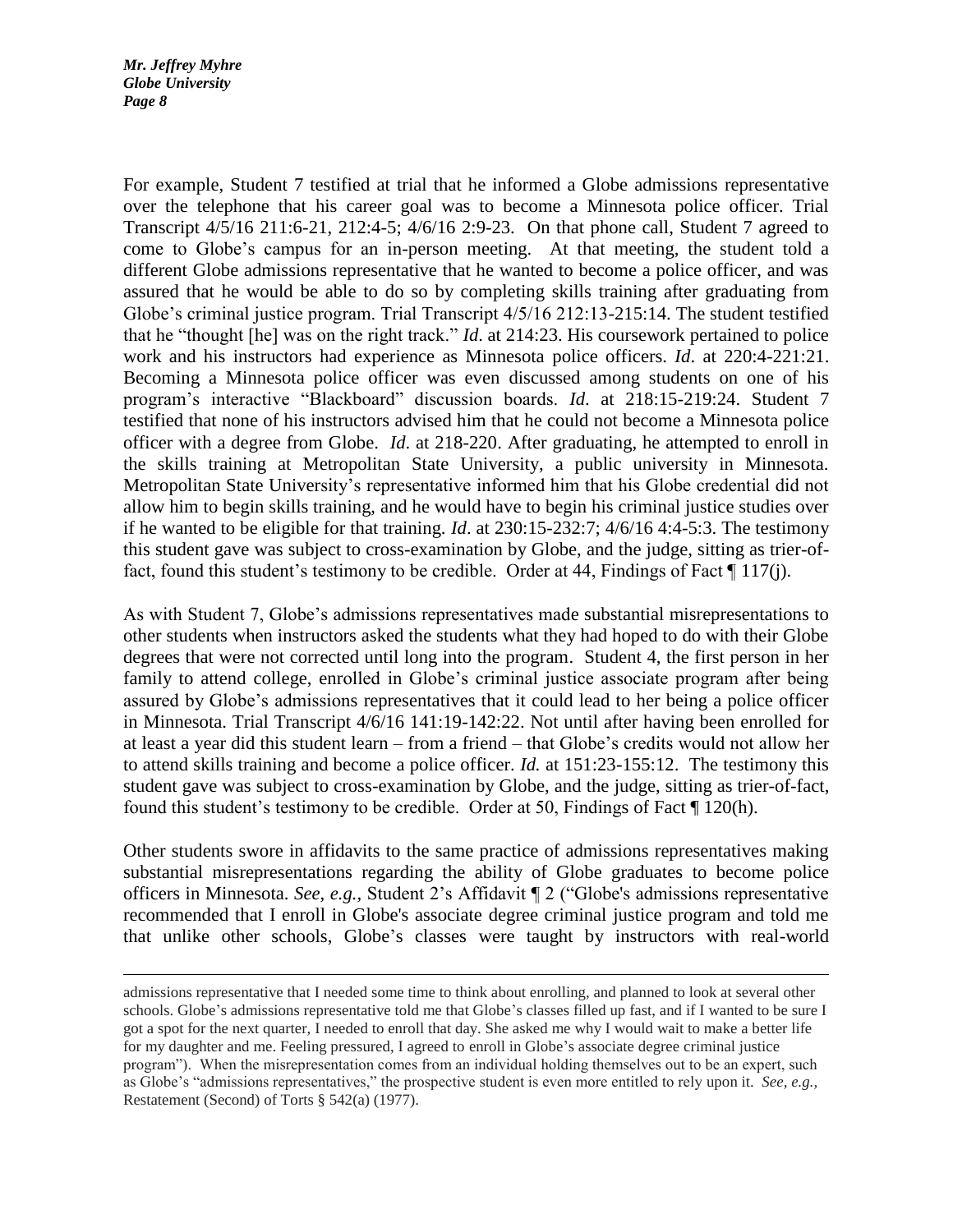experience. He told me that after earning this degree, I could complete a criminal justice bachelor's degree, which would allow me to apply to police officer skills training and become a police officer"); Student 3's Affidavit ¶ 2 ("Based on my interests, Globe's admissions representative recommended that I enroll in Globe's associate degree criminal justice program. She said that unlike other schools, Globe offered hands-on learning and experienced industry professionals that taught classes. Based on Globe's recommendation, I enrolled in its associate degree criminal justice program."); Student 6's Affidavit ¶¶ 3-4 ("I told Globe's admissions representative that I wanted a career as a game warden. I told her that to apply for game warden positions, I needed to first become a licensed Minnesota police officer. . . . Globe's admissions representative told me that Globe was the perfect school for me, because it offered both veterinary technician and criminal justice programs.").

Military veterans were also induced to enroll by false promises of being able to become police officers. These student-veterans did not learn that their Globe degrees would not allow them to become police officers until after they had exhausted all or much of their G.I. Bill benefits. *See* Student 1's Affidavit ¶ 8 ("I remain troubled that I wasted six months and thousands of dollars of my G.I. Bill benefits at Globe."); Student 5's Affidavit ¶ 10 ("It is disappointing to have spent three years and over \$65,000 of my hard-earned G.I. Bill money on degrees from Globe that have proved worthless.").

# **B. Globe made substantial misrepresentations regarding the ability of graduates of its associate's programs to become probation officers in Minnesota**

In Minnesota, probation officers are employed by a county or by the State Department of Corrections. Those entities use one of three "delivery systems" for probation services: (1) the Department of Corrections ("DOC") delivery system, which is utilized by 28 counties; (2) the County Probation Officer ("CPO") delivery system, which is utilized by 27 counties and adheres to the educational standards for probation officers set by the Department of Corrections; and (3) the Community Corrections Act ("CCA") delivery system, which the remaining 32 counties utilize. Each of those delivery systems requires a person to have obtained a bachelor's degree to be a probation officer. Trial Transcripts 4/7/16 109:1-111:9, 111:10-114:13, 116:12-117:5, 118:7-9, 120:19-121:6, 123:15-124:20, 125:20-23, 127:24- 129:19; Trial Ex. 0043; *see also* Order at 13-14, Findings of Fact ¶¶ 42-44. Therefore, only Globe's bachelor's programs could directly lead to employment as a probation officer.

Nevertheless, Globe urged students whom it knew to be enrolling to become probation officers to enroll in one of Globe's associate programs and claimed that those programs were a good fit for that goal. In all, the Department reviewed the testimony, given either through affidavit or at trial, of three students who swore to these misrepresentations. *See* Enclosure 2.

Student 8 testified that she wanted to become a juvenile probation officer so that she could give her son a better life and be a youth mentor. Trial Transcript 4/7/16 64:20-65:10. She expressed that desire to an admissions representative at Globe's Woodbury campus, who told her that Globe would be a "perfect fit" for her and recommended the school's criminal justice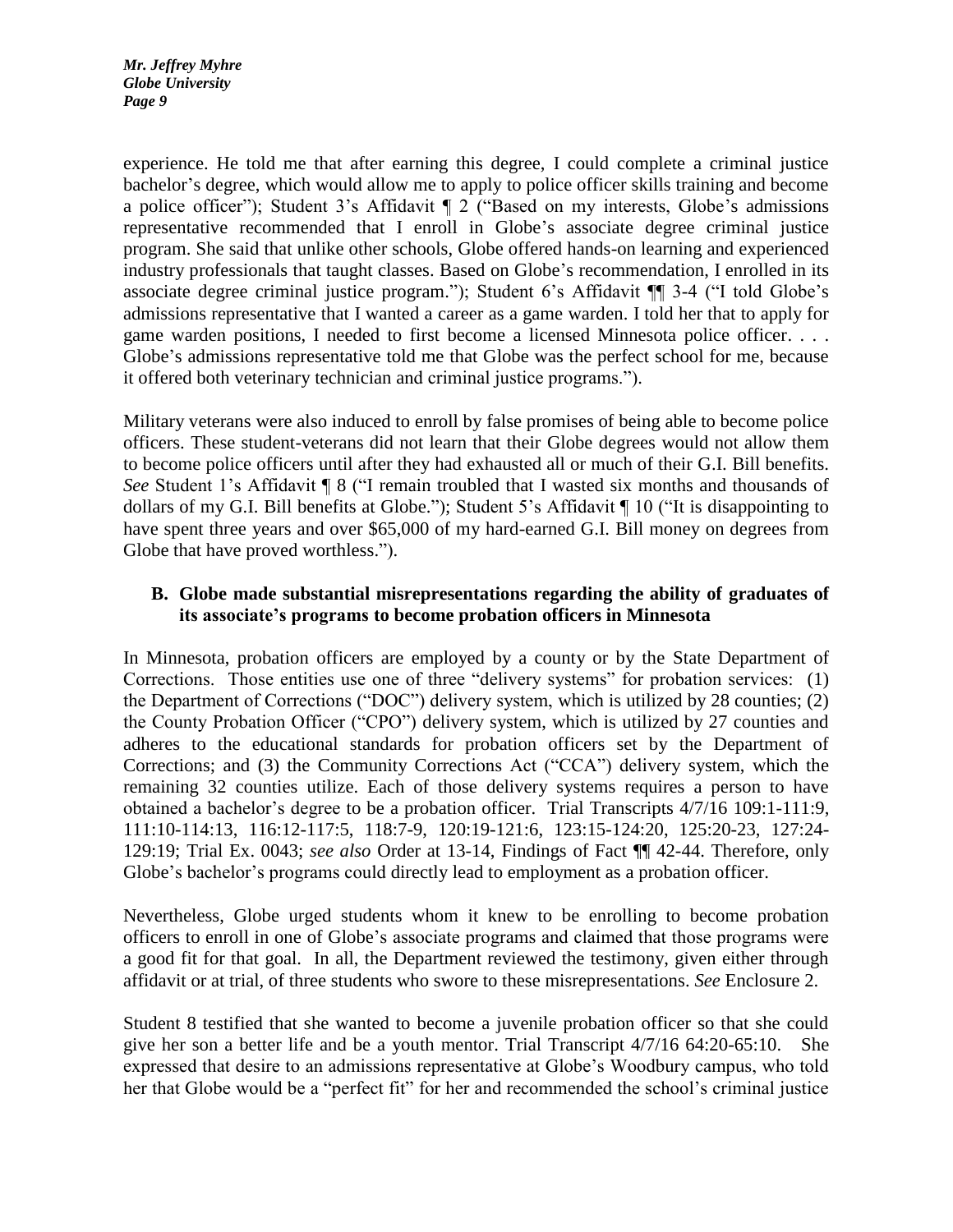associate's program. *Id.* at 67:2-68:13. This representative told her that Globe had "several connections in the criminal justice field . . . so [she] would be able to have a job placement after . . . graduating" as a juvenile probation officer. *Id.* at 68:6-10, 69:3-15. This student took on tens of thousands of dollars in debt to obtain her associate's degree, which did not make her eligible to become a probation officer. Student 8's Affidavit ¶ 6. She "currently work[s] as a personal banker, a job that does not require a college degree. [Her] Globe education has not bettered [her] life or [her] son's, but saddled [them] with thousands of dollars of debt." *Id.*  $\phi$  9. The testimony this student gave was subject to cross-examination by Globe, and the judge, sitting as trier-of-fact, found this student's testimony to be credible. Order at 63, Findings of Fact  $\P$  123(g).

Student 9 decided to return to school after having her first child to provide a better life for them and to be a role model to the child. Student 9's Affidavit  $\P$  2. "Globe's admissions representative told [her] that Globe's criminal justice associate degree program would give [her] the skills and education [she] needed to become a probation officer or corrections officer." *Id.* ¶ 5. This student graduated from Globe and learned that she needed a bachelor's degree to become a probation officer. *Id.* ¶ 7. Instead, "[she] was hired as a corrections officer, only to find out that after spending over \$30,000 on [her] MSB associate's degree, [she] did not need a college degree to work as a corrections officer." *Id.* She was unable to transfer her Globe credits to complete a bachelor's degree elsewhere and cannot afford to start her studies over. *Id.* ¶ 10.

Student 10 visited Globe University's Minneapolis campus in 2009 and told the admissions representative he wanted to be a probation officer. Student 10's Affidavit ¶ 3. In response, "Globe's admissions representative recommended Globe's associate criminal justice degree program because it would allow [him] to enter the workforce in two years or less. Based on Globe's presentation, [he] enrolled in its criminal justice associate degree program." *Id.* At graduation, Globe convinced the student to continue on into its bachelor's in criminal justice program, saying that "additional education would make [him] even more attractive to potential employers." *Id.* ¶ 4. This student, originally expecting to be employable as a probation officer after two years, ended up spending four years at Globe and spending \$40,000 on a degree. *Id.*  $\parallel$  5. He has been unable to find a job in the criminal justice field and is unemployed. *Id.* 

These substantial misrepresentations, upon which students relied when choosing to enroll at Globe, are incompatible with Globe's fiduciary duty to the Department and demonstrate the institution's lack of administrative capability.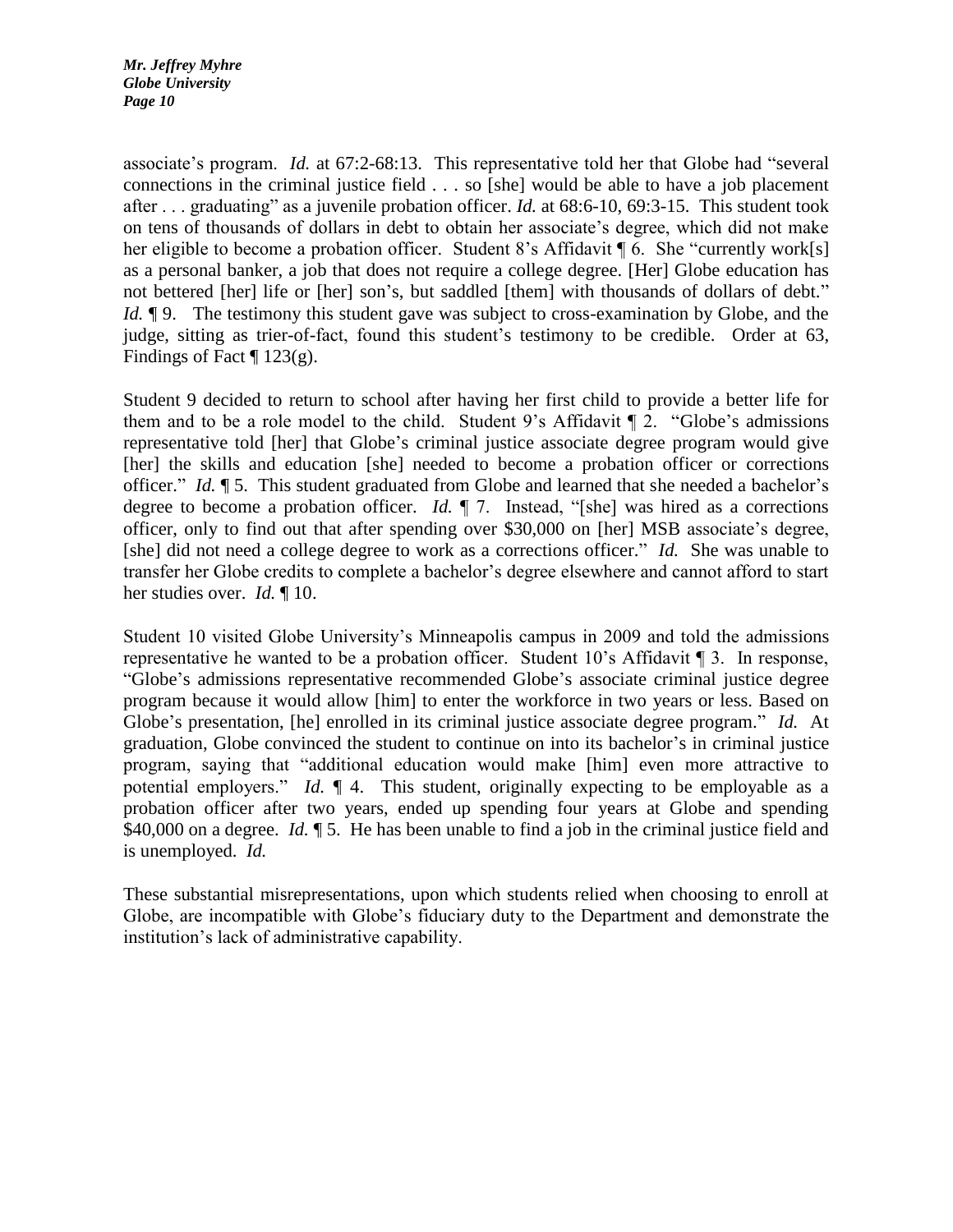$\overline{a}$ 

# **III. GLOBE BREACHED ITS FIDUCIARY DUTY AND DEMONSTRATED A LACK OF ADMINISTRATIVE CAPABILITY TO THE DEPARTMENT BY SUBSTANTIALLY MISREPRESENTING TO STUDENTS AND PROSPECTIVE STUDENTS THE TRANSFERABILITY OF GLOBE CREDITS**

Globe made numerous misrepresentations to prospective students about the ability of students to transfer credits earned at  $\overline{G}$ lobe to other institutions.<sup>6</sup> These misrepresentations were made as early as 2007 and continued through at least 2014, were made at each Globe campus, and were made to students who enrolled in a variety of programs of study, including criminal justice, health sciences, paralegal, accounting, business, and massage therapy programs. The individuals to whom Globe made these misrepresentations could reasonably have been expected to rely, or did in fact reasonably rely, on these misrepresentations to their detriment. Accordingly, these misrepresentations constituted substantial misrepresentations. 34 C.F.R. §§ 668.71, 668.72(b)(1).

The non-transferability of Globe's credits is partly a function of Globe's accreditation by a national accreditor rather than a regional accreditor. Credits earned at nationally accredited institutions often do not transfer to regionally accredited institutions.<sup>7</sup> Thus, blanket statements Globe made to prospective students conflating national and regional accreditation, such as "because Globe is an accredited school, other schools would accept Globe's credits" constitute substantial misrepresentations. *See, e.g.,* Student 14's Affidavit ¶ 4. Likewise, some of the substantial misrepresentations at issue were made to prospective students who informed Globe that they were interested in transferring credits earned at Globe to an

 $6$  On this issue, the court found in favor of Globe because, "[t]o the extent that witnesses were misinformed by admissions representatives by affirmative statements that credits would transfer, those statements were not authorized by Defendants." Order at 118, Conclusions of Law ¶ 33. This aspect of the court's decision is not dispositive to the Department's conclusion that Globe violated 34 C.F.R. § 668 Subpart F because, under those regulations, an institution is responsible for substantial misrepresentations made by its agents, irrespective of whether those substantial misrepresentations are "authorized." *See, e.g., In the matter of Philander Smith College*, U.S. Dep't of Educ. Dkt. No. 09-28-SA at 2 (Nov. 16, 2009) ("[A]n institution is fully responsible for the conduct of its employees. This Tribunal has consistently held that an institution is subject to liability arising from the conduct of its employees in administering Title IV expenditures even if the conduct is criminal."); *see also* 34 C.F.R. § 668.71(b) (establishing that a substantial misrepresentation can be made by "one of [an institution's] representatives").

<sup>&</sup>lt;sup>7</sup> See, e.g., Government Accountability Office, Transfer Students: Postsecondary Institutions Could Promote More Consistent Consideration of Coursework by Not Basing Determinations on Accreditation, GAO-06-22, (October 18, 2005) *available at* www.gao.gov/products/GAO-06-22 (last visited December 1, 2016); U.S. Senate Committee on Health, Education Labor, and Pensions Majority Committee Staff Report and Accompanying Minority Committee Staff Views, For Profit Education: The Failure to Safeguard the Federal Investment and Ensure Student Success (July 30, 2012) *available at*:

www.help.senate.gov/imo/media/for\_profit\_report/PartI-PartIII-SelectedAppendixes.pdf? (last visited December 1, 2016).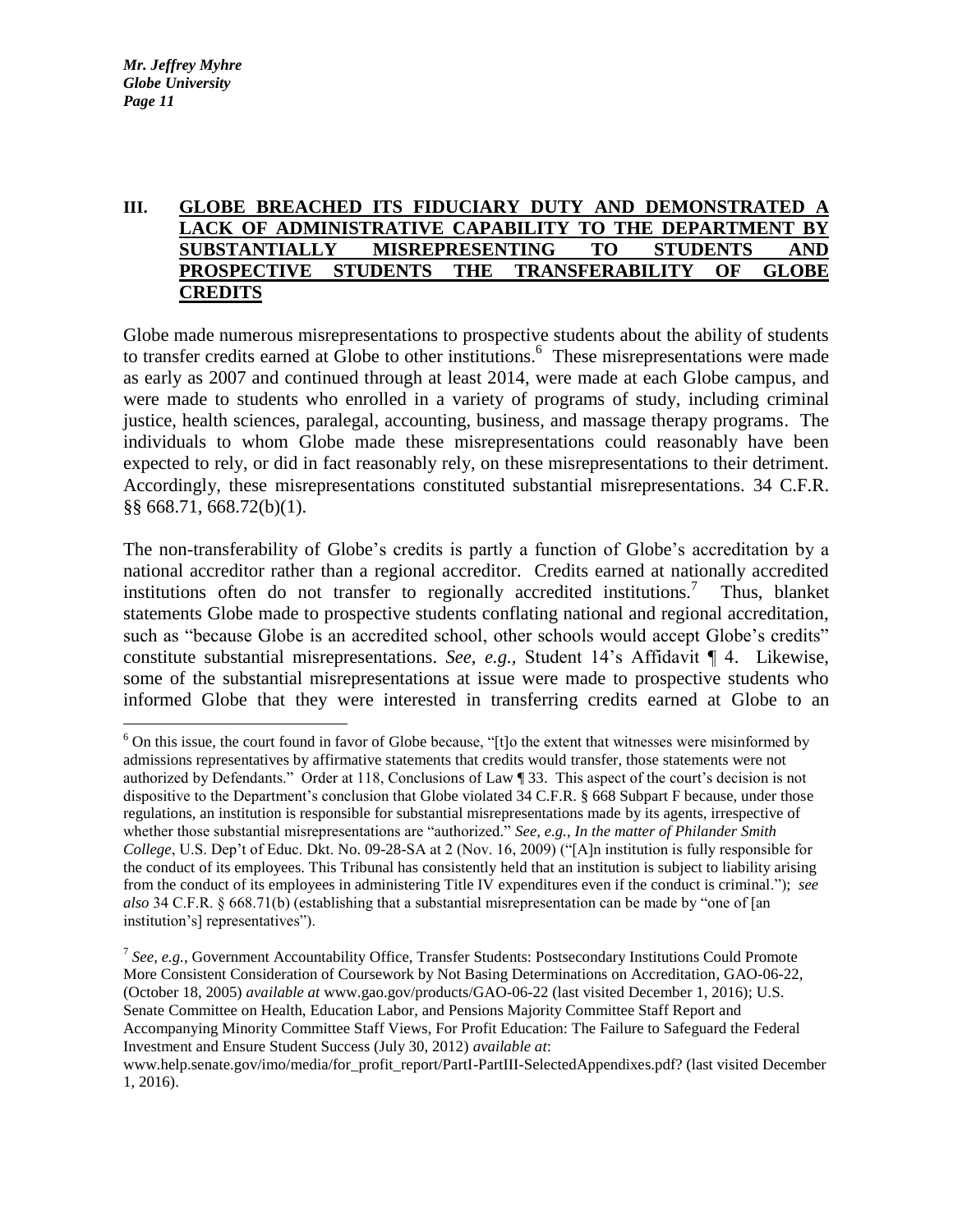$\overline{a}$ 

institution within the University of Minnesota or within the Minnesota State Colleges and University system. All of those institutions are accredited by the Higher Learning Commission, a regional accreditor, and Globe's credits did not transfer. In addition, in some cases, the prospective student asked Globe about the transferability of Globe's credits to a particular institution, and Globe misrepresented the transferability of Globe's credits to that institution. *Infra*. In those cases also, the Globe credits did not transfer.<sup>8</sup> In all, the Department reviewed affidavits prepared by nine former Globe students swearing that Globe's representatives made substantial misrepresentations to them regarding the transferability of Globe's credits. *See* Enclosure 3.

Several of these affidavits are illustrative of Globe's misrepresentation. For example, in one case, a student hoping to become a domestic violence advocate asked specifically whether Globe's credits would transfer to other schools, because this student had been warned by a family member that they might not. Student 11's Affidavit  $\P$  4. Globe's admissions representatives told her that "Globe was fully accredited, so [she] would have no trouble transferring schools or continuing her education elsewhere. . . . Reassured, [she] enrolled in Globe's criminal justice associate's program." *Id.* This student later tried to transfer her Globe credits to three other schools in Minnesota, and each school refused to accept the Globe credits for transfer. *Id.* ¶ 6.

Another student visited Globe's Minneapolis campus with his father and told the admissions representative that his goal was to earn an associate's degree in computer science and later transfer those credits to the University of Minnesota or another public institution to complete

<sup>&</sup>lt;sup>8</sup> At trial, Globe noted that the transferability of credits is ultimately the decision of the institution a student transfers to. That is correct, and had Globe's admissions representative made solely that statement and not affirmatively represented that Globe credits *would* transfer, it would not have been a misrepresentation. But Globe, as a fiduciary to the Department, may not falsely inform prospective students that credits *will* transfer, receive Title IV funds because of those students' attendance, and then claim that transferability is out of its control. Likewise, Globe's course catalogs, which were hundreds of pages long, contain disclaimers regarding the transferability of Globe credits to other institutions. Pro forma statements or disclaimers, buried within a document of hundreds of pages, do not cure otherwise deceptive messages, particularly when those deceptive messages were conveyed by a person such as a Globe admissions representative who holds themselves out as an expert. *Supra* note 5. Moreover, according to affidavits of former Defendants' employees, the companies' representatives affirmatively avoided the disclaimer contained in the course catalog by not providing the catalog to the prospective students until they were signing their enrollment agreements or thereafter. *See, e.g.,* Employee 1's Affidavit ¶ 17, Enclosure 4 ("MSB's goal was to enroll as many students as possible, and quickly transition them to financial aid to fill out financial aid paperwork before they had time to think about their enrollment decision. MSB's practice was to have admissions representatives "recommend" students for acceptance and ask them to sign an enrollment agreement which was supposedly contingent on acceptance. As students signed the enrollment agreement, not beforehand, we would give them copies of MSB's Course Catalog, I never saw a student stop the enrollment process to review the dense catalog."); Employee 2's Affidavit ¶ 16, Enclosure 4 ("I was trained to have him sign an enrollment agreement in which he acknowledged that he had been given copies of MSB's Student Handbook and Course Catalog. We did not give students these materials before they signed the enrollment agreement, rather, we were trained to hand them the materials as they were signing the agreement. I never saw any students review these voluminous materials before signing the enrollment agreement, as the materials were provided while they were busy signing the enrollment agreement.").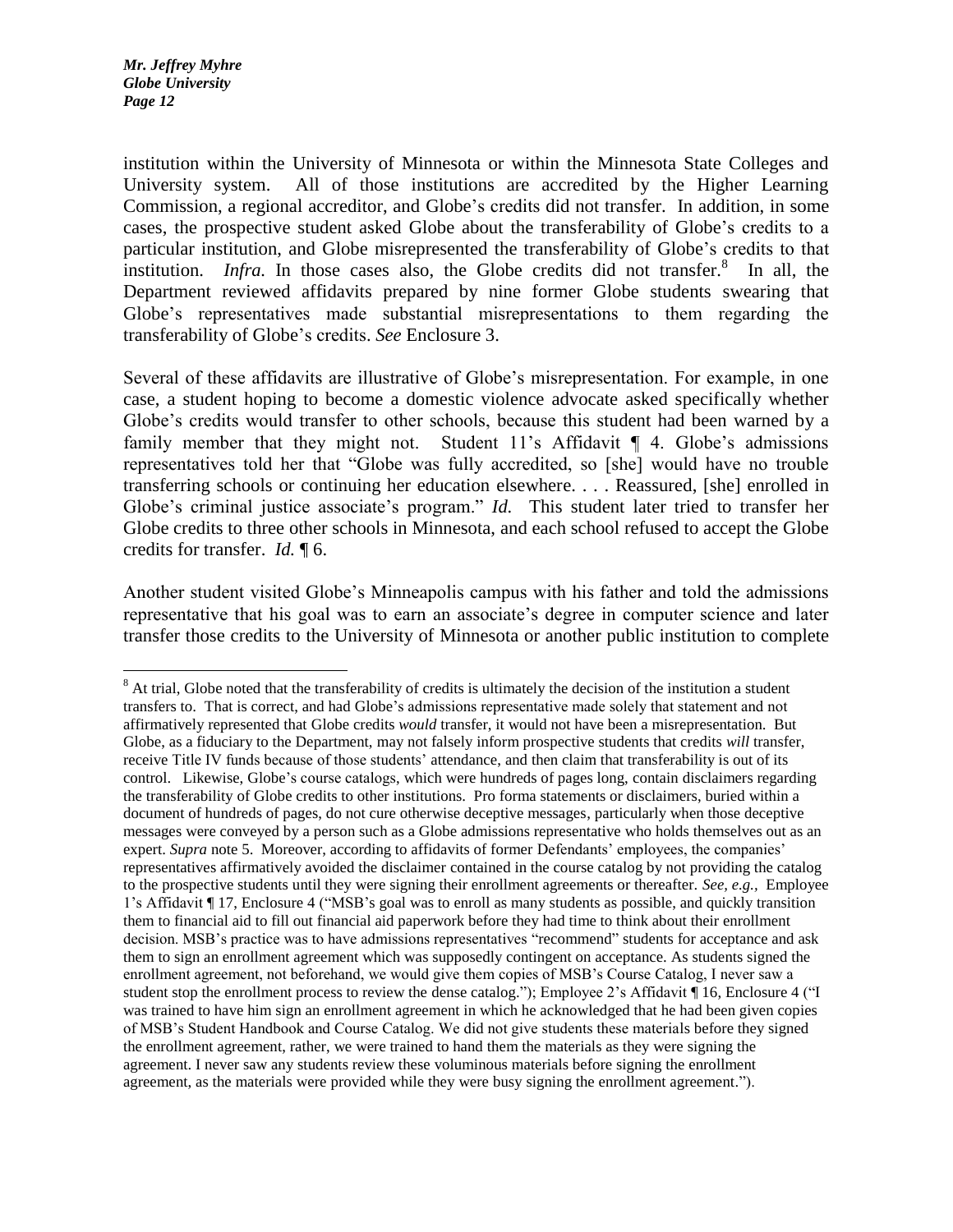a bachelor's degree. Student 13's Affidavit ¶ 3. The admissions representative told this student that "Globe's computer science program was recognized by state universities and [he] would have no problem transferring his credits to another school to complete a bachelor's degree. Based on Globe's presentation, [he] signed [] up for Globe's associate degree computer science program that day. " *Id.*  $\P$  4, 5. Partway through his studies, Globe discontinued its computer science program. *Id.*  $\parallel$  6. This student attempted to transfer his credits to the University of Minnesota and Minneapolis Technical and Community College. *Id.*  $\P$ 7. Those institutions "told [the student] that it would not take any of Globe's credits because Globe was not properly accredited." *Id.* Now, "[i]f and when [the student] decides to return to college, he will have to start all over." *Id.* ¶ 9.

\* \* \* \*

The denial of recertification will be effective on December 31, 2016. Should Globe have factual evidence to dispute the Department's findings and demonstrate their inaccuracy, Globe may submit that evidence via overnight mail to me at the following address:

Administrative Actions and Appeals Service Group U.S. Department of Education Federal Student Aid/Enforcement 830 First Street, NE (UCP-3, Room 84F2) Washington, DC 20002-8019

If any such material is received by December 20, 2016, the Department will review it and notify Globe if the recertification denial will be modified, rescinded, or left in place. There will be no additional opportunity for appeal or reconsideration. If the recertification denial remains in effect following the Department's review of such submission, or if the school opts not to make such a submission, the Chicago-Denver School Participation Division will then contact Globe concerning the proper procedures for closing out Globe's Title IV program accounts.

In the event that Globe submits an application to participate in the Title IV programs in the future, that application must address the deficiencies noted in this letter. If you have any questions about this letter, you may contact Kerry O'Brien at

Sincerely,

Susan D. Crim **Director** Administrative Actions and Appeals Service Group

Enclosures